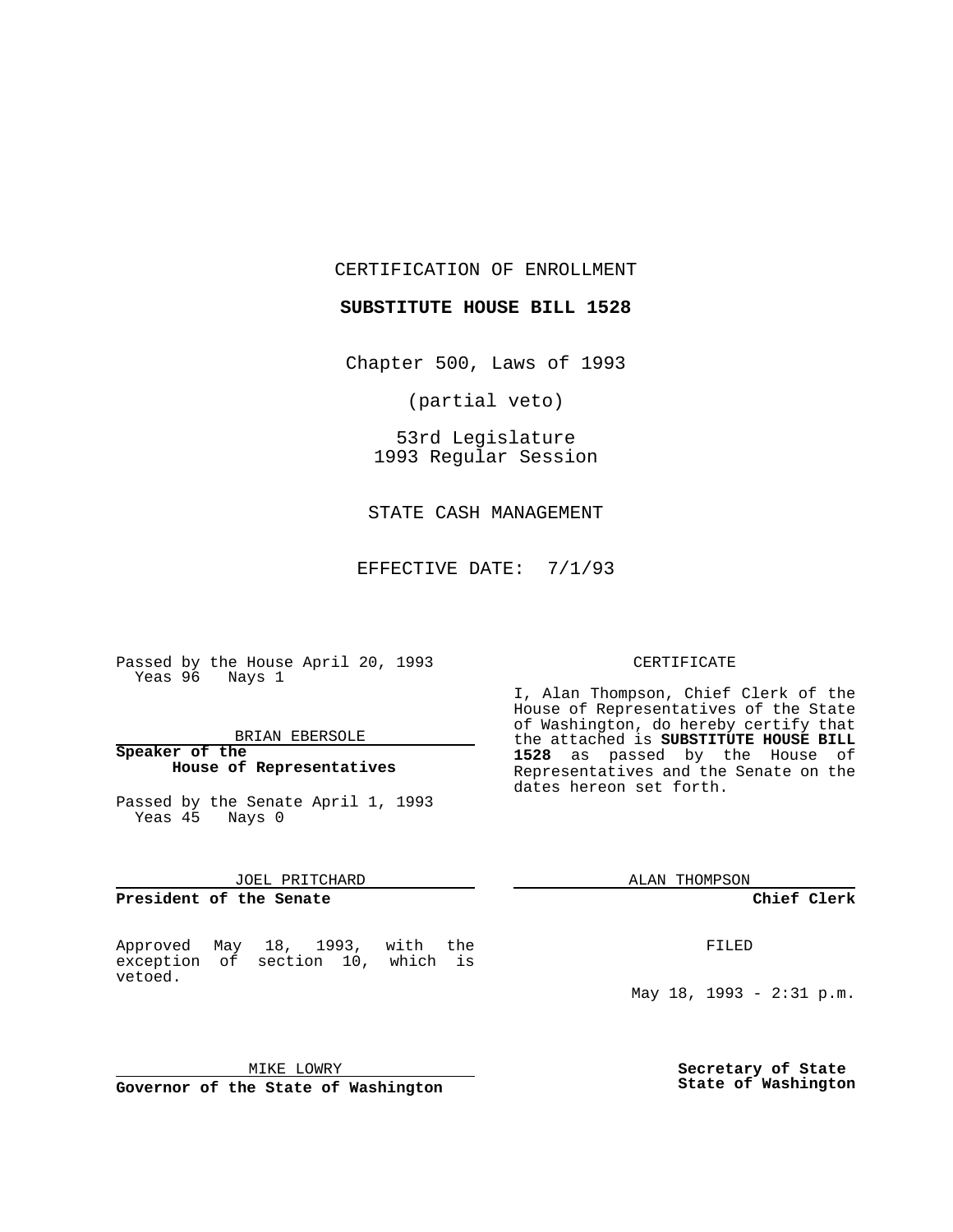### **SUBSTITUTE HOUSE BILL 1528** \_\_\_\_\_\_\_\_\_\_\_\_\_\_\_\_\_\_\_\_\_\_\_\_\_\_\_\_\_\_\_\_\_\_\_\_\_\_\_\_\_\_\_\_\_\_\_

\_\_\_\_\_\_\_\_\_\_\_\_\_\_\_\_\_\_\_\_\_\_\_\_\_\_\_\_\_\_\_\_\_\_\_\_\_\_\_\_\_\_\_\_\_\_\_

#### AS AMENDED BY THE SENATE

Passed Legislature - 1993 Regular Session

# **State of Washington 53rd Legislature 1993 Regular Session**

**By** House Committee on Appropriations (originally sponsored by Representatives Dunshee, Locke and R. Meyers; by request of Office of Financial Management)

Read first time 03/01/93.

 AN ACT Relating to cash management; amending RCW 43.41.040, 43.79A.040, 43.84.092, 43.88.160, 43.88.195, and 67.40.020; adding a new section to chapter 43.41 RCW; adding a new section to chapter 43.08 RCW; creating new sections; repealing RCW 43.08.085 and 28B.10.290; providing an effective date; and declaring an emergency.

BE IT ENACTED BY THE LEGISLATURE OF THE STATE OF WASHINGTON:

NEW SECTION. **Sec. 1.** The legislature finds that:

 (1) Effective and efficient management of the state's cash resources requires expeditious revenue collection, aggregation, and investment of available balances and timely payments;

 (2) The use of credit cards, debit cards, and electronic transfers of funds and information are customary and economical business practices to improve cash management that the state should consider and use when appropriate;

 (3) Statutory changes are necessary to aid the state in complying with the federal cash management improvement act of 1990; and

 (4) The policies, procedures, and practices of cash management should be reviewed and revised as required to ensure that the state achieves the most effective cash management possible.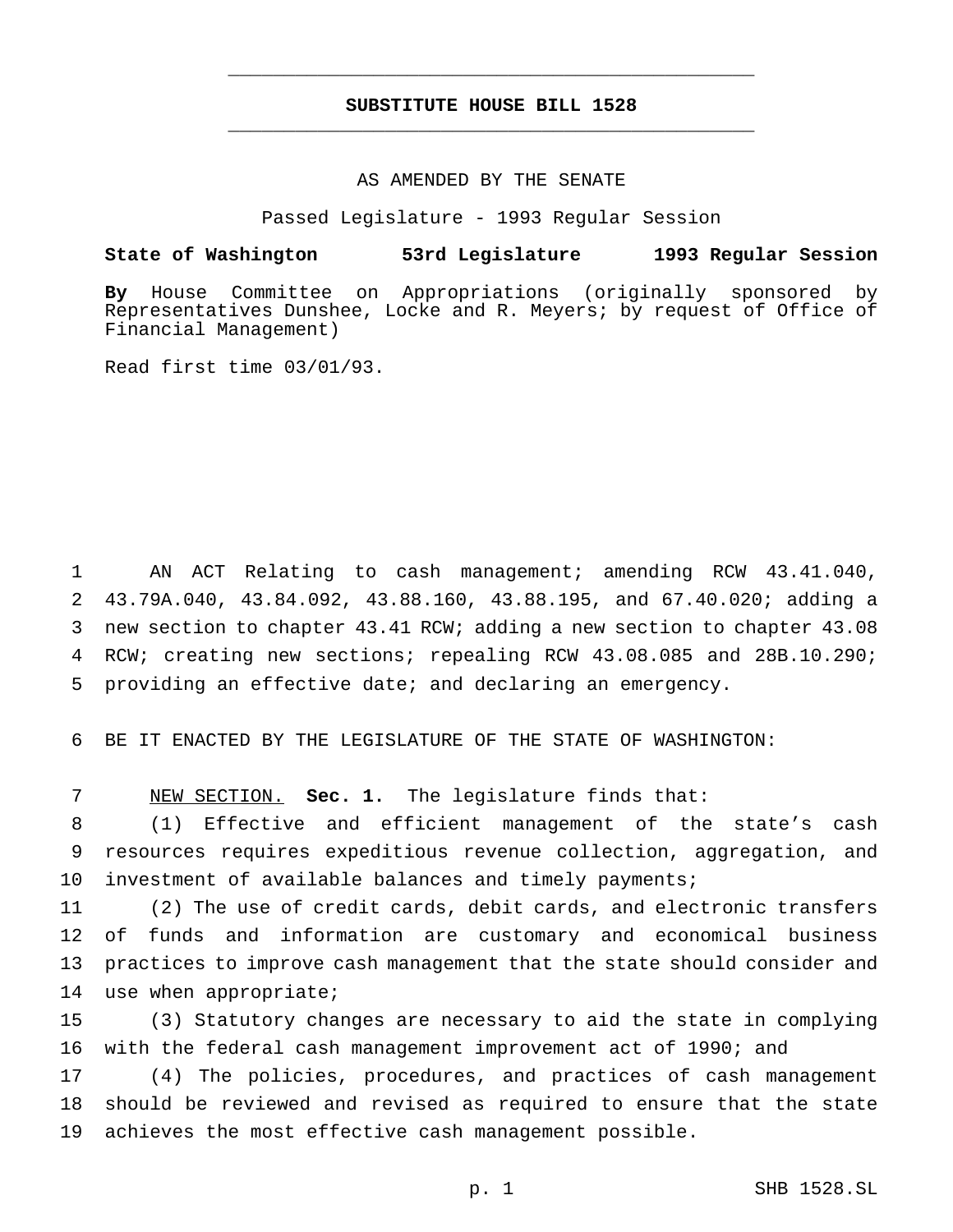NEW SECTION. **Sec. 2.** A new section is added to chapter 43.41 RCW to read as follows:

 (1) The office of financial management is authorized to approve the use of electronic and other technological means to transfer both funds and information whenever economically feasible, to eliminate paper documentation wherever possible, and to provide greater fiscal responsibility. This authorization includes but is not limited to the authority to approve use of electronic means to transfer payroll, vendor payments, and benefit payments and acceptance of credit cards, debit cards, and other consumer debt instruments for payment of taxes, licenses, and fees. The office of financial management shall adopt rules under RCW 43.41.110(13) to specify the manner in which electronic and other technological means, including credit cards, are available to state agencies.

 (2) No state agency may use electronic or other technological means, including credit cards, without specific continuing authorization from the office of financial management.

 NEW SECTION. **Sec. 3.** A new section is added to chapter 43.08 RCW to read as follows:

 Within the policies and procedures established pursuant to RCW 43.41.110(13) and 43.88.160(1), the state treasurer shall take such actions as are necessary to ensure the effective cash management of public funds. This cash management shall include the authority to represent the state in all contractual relationships with financial institutions. The state treasurer may delegate cash management responsibilities to the affected agencies with the concurrence of the office of financial management.

 **Sec. 4.** RCW 43.41.040 and 1979 c 151 s 110 are each amended to read as follows: As used in this chapter, unless the context indicates otherwise: (1) "Office" means the office of financial management. (2) "Director" means the director of financial management. (3) "Agency" means and includes every state agency, office, 34 officer, board, commission, department, state institution, or state institution of higher education, which includes all state universities, regional universities, The Evergreen State College, and community and technical colleges.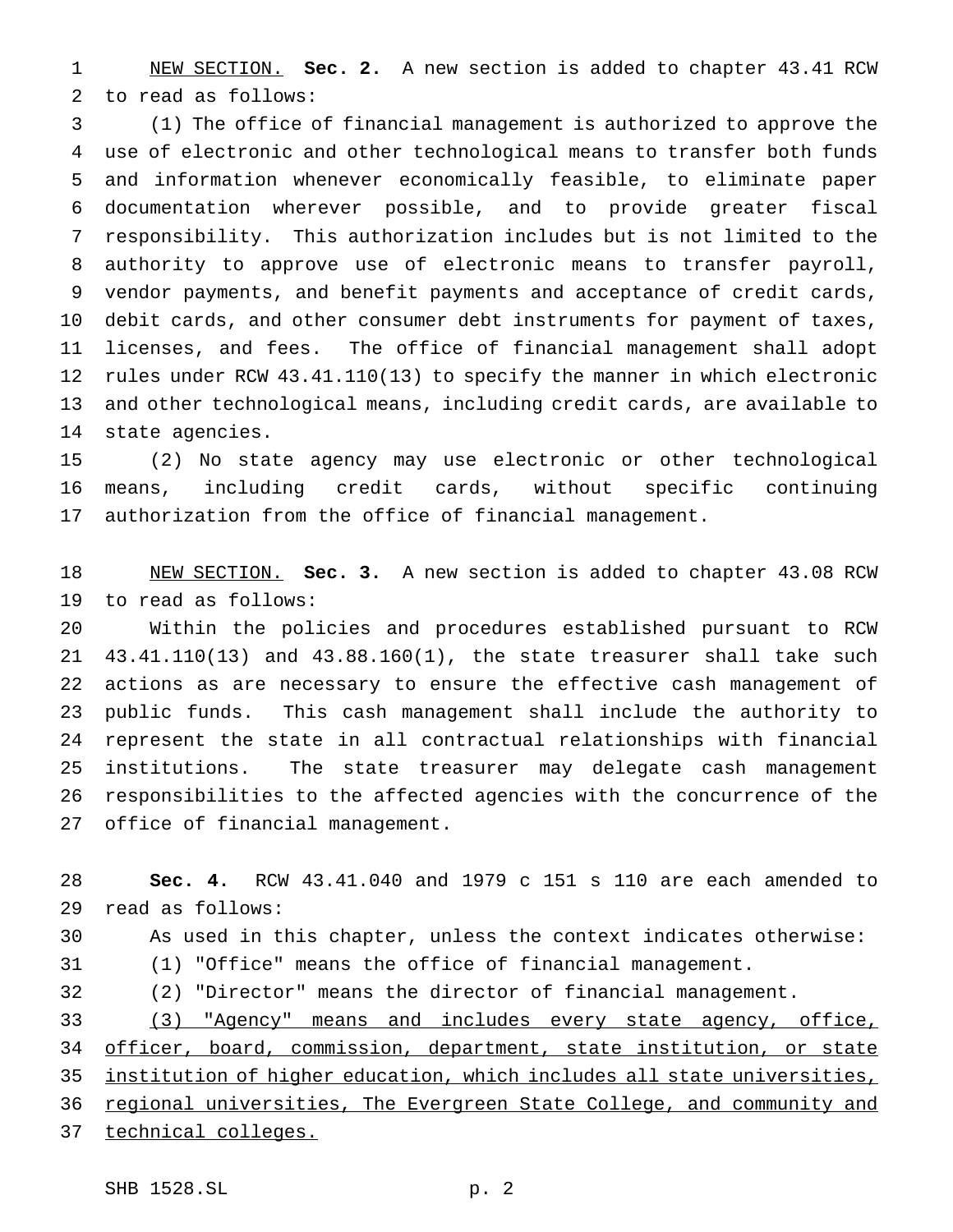**Sec. 5.** RCW 43.79A.040 and 1991 sp.s. c 13 s 82 are each amended to read as follows:

 (1) Money in the treasurer's trust fund may be deposited, invested and reinvested by the state treasurer in accordance with RCW 43.84.080 in the same manner and to the same extent as if the money were in the state treasury.

 (2) All income received from investment of the treasurer's trust fund shall be set aside in an account in the treasury trust fund to be known as the investment income account.

10 (3) The investment income account may be utilized for the payment 11 of purchased banking services on behalf of treasurer's trust funds 12 including, but not limited to, depository, safekeeping, and disbursement functions for the state treasurer or affected state 14 agencies. The investment income account is subject in all respects to chapter 43.88 RCW, but no appropriation is required for payments to financial institutions. Payments shall occur prior to distribution of earnings set forth in subsection (4) of this section.

18 (4) Monthly, the state treasurer shall distribute the earnings credited to the investment income account to the state general fund except:

 (a) The following accounts and funds shall receive their proportionate share of earnings based upon each account's or fund's average daily balance for the period: The American Indian scholarship endowment fund, the energy account, the game farm alternative account, and the self-insurance revolving fund. However, the earnings to be distributed shall first be reduced by the allocation to the state 27 treasurer's service ((account [fund])) fund pursuant to RCW 43.08.190.

 (b) The following accounts and funds shall receive eighty percent of their proportionate share of earnings based upon each account's or fund's average daily balance for the period: The advanced right of way revolving fund, the federal narcotics asset forfeitures account, the ferry system account, the ferry system insurance claim reserve account, the ferry system operation and maintenance account, the ferry system revenue account, the ferry system revenue bond account, the high occupancy vehicle account, and the local rail service assistance account.

37  $((+3))$  (5) In conformance with Article II, section 37 of the state Constitution, no trust accounts or funds shall be allocated earnings without the specific affirmative directive of this section.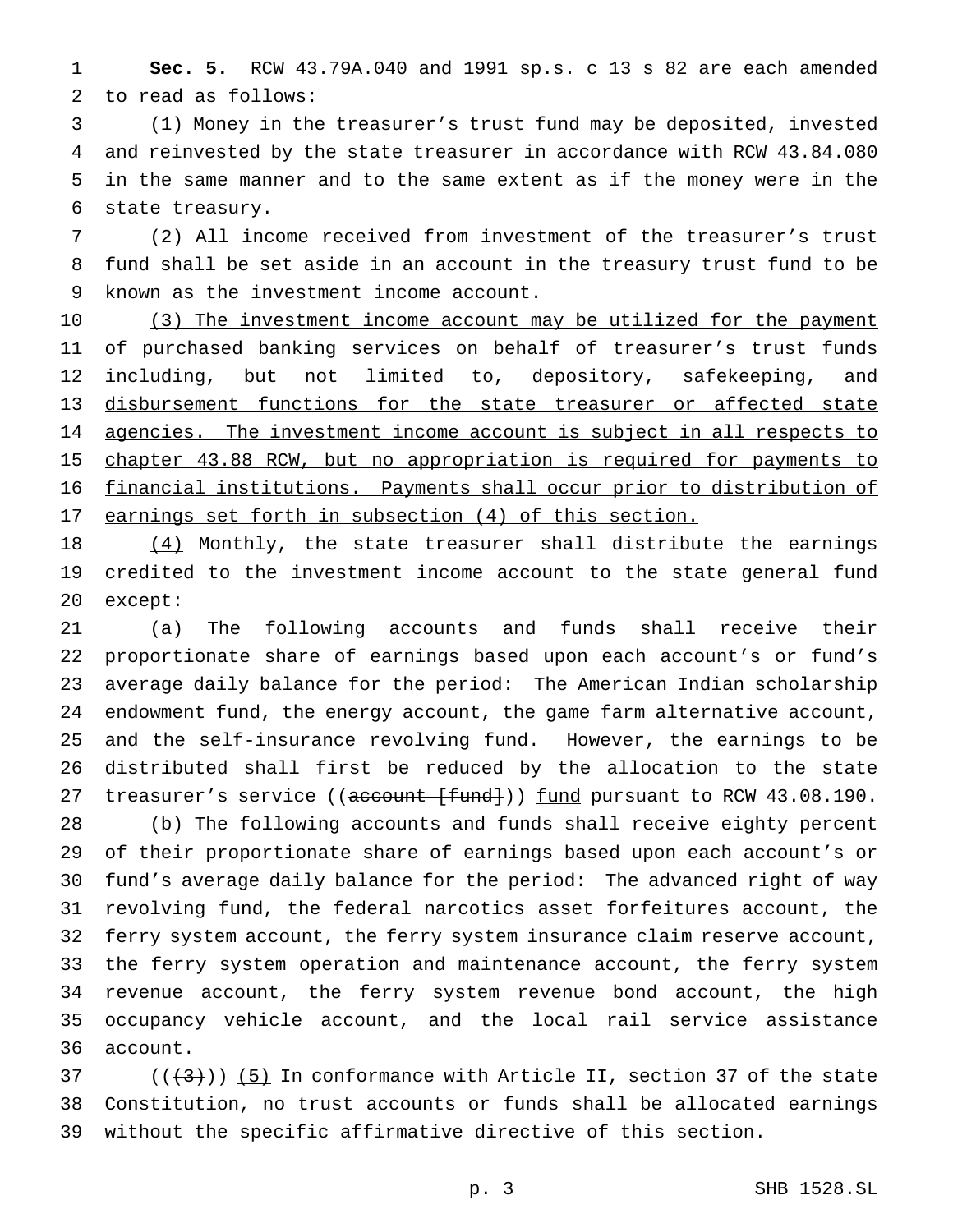**Sec. 6.** RCW 43.84.092 and 1992 c 235 s 4 are each amended to read as follows:

 (1) All earnings of investments of surplus balances in the state treasury shall be deposited to the treasury income account, which account is hereby established in the state treasury.

 (2) The treasury income account shall be utilized to pay or receive funds associated with federal programs as required by the federal cash 8 management improvement act of 1990. The treasury income account is subject in all respects to chapter 43.88 RCW, but no appropriation is 10 required for refunds or allocations of interest earnings required by 11 the cash management improvement act. Refunds of interest to the 12 federal treasury required under the cash management improvement act fall under RCW 43.88.180 and shall not require appropriation. The 14 office of financial management shall determine the amounts due to or 15 from the federal government pursuant to the cash management improvement act. The office of financial management may direct transfers of funds 17 between accounts as deemed necessary to implement the provisions of the 18 cash management improvement act, and this subsection. Refunds or 19 allocations shall occur prior to the distributions of earnings set forth in subsection (4) of this section.

21 (3) Except for the provisions of RCW 43.84.160, the treasury income account may be utilized for the payment of purchased banking services 23 on behalf of treasury funds including, but not limited to, depository, 24 safekeeping, and disbursement functions for the state treasury and 25 affected state agencies. The treasury income account is subject in all respects to chapter 43.88 RCW, but no appropriation is required for payments to financial institutions. Payments shall occur prior to distribution of earnings set forth in subsection (4) of this section. 29 (4) Monthly, the state treasurer shall distribute the earnings credited to the treasury income account. The state treasurer shall credit the general fund with all the earnings credited to the treasury income account except:

 (a) The following accounts and funds shall receive their proportionate share of earnings based upon each account's and fund's average daily balance for the period: The capitol building construction account, the Cedar River channel construction and operation account, the Central Washington University capital projects account, the charitable, educational, penal and reformatory institutions account, the common school construction fund, the county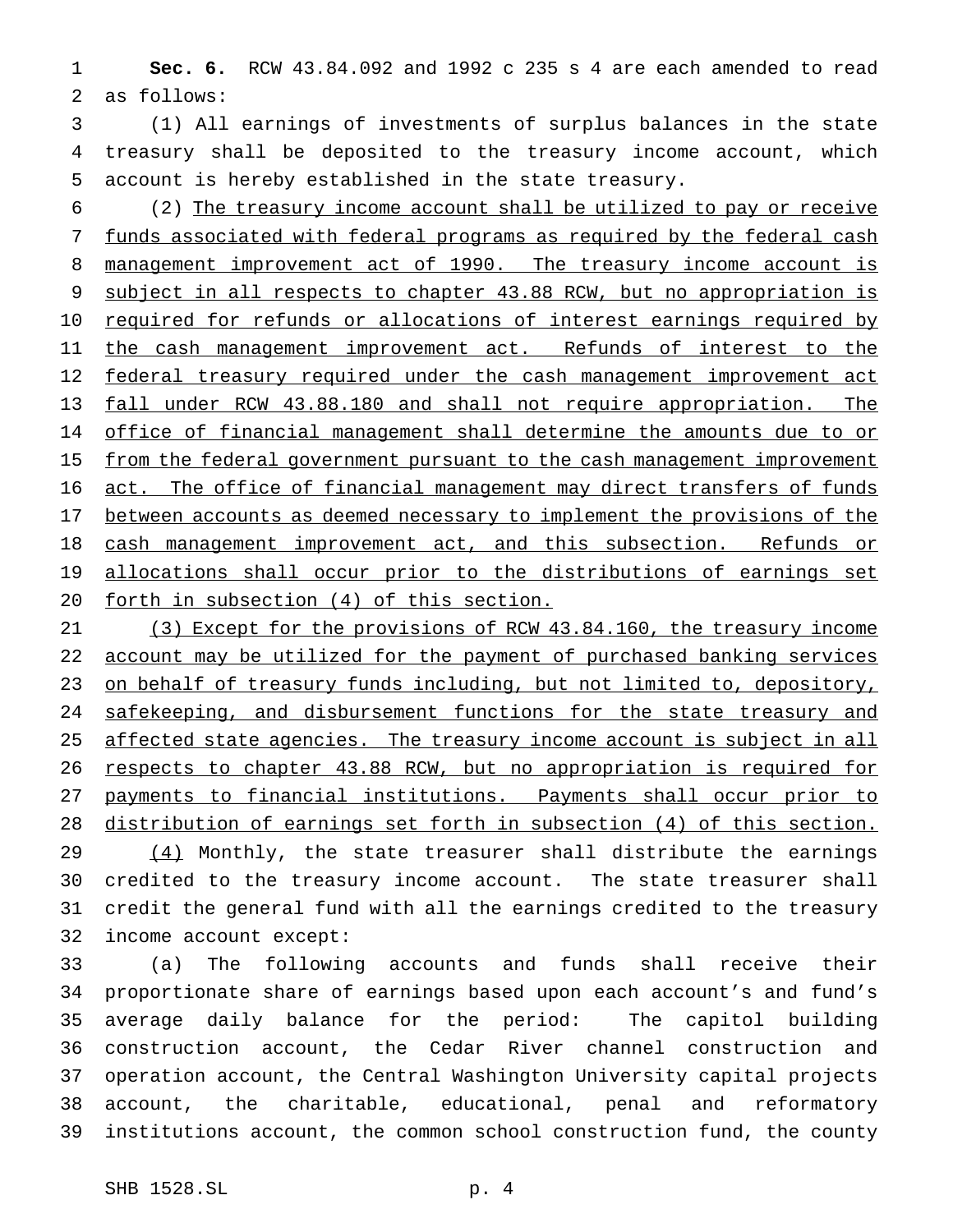criminal justice assistance account, the county sales and use tax equalization account, the data processing building construction account, the deferred compensation administrative account, the deferred compensation principal account, the department of retirement systems expense account, the Eastern Washington University capital projects account, the federal forest revolving account, the industrial insurance premium refund account, the judges' retirement account, the judicial retirement administrative account, the judicial retirement principal account, the local leasehold excise tax account, the local sales and use tax account, the medical aid account, the municipal criminal justice assistance account, the municipal sales and use tax equalization account, the natural resources deposit account, the perpetual surveillance and maintenance account, the public employees' retirement system plan I account, the public employees' retirement system plan II account, the Puyallup tribal settlement account, the resource management cost account, the site closure account, the special wildlife account, the state employees' insurance account, the state employees' insurance reserve account, the state investment board expense account, the state investment board commingled trust fund accounts, the supplemental pension account, the teachers' retirement system plan I account, the teachers' retirement system plan II account, the University of Washington bond retirement fund, the University of Washington building account, the volunteer fire fighters' relief and pension principal account, the volunteer fire fighters' relief and pension administrative account, the Washington judicial retirement system account, the Washington law enforcement officers' and fire fighters' system plan I retirement account, the Washington law enforcement officers' and fire fighters' system plan II retirement account, the Washington state patrol retirement account, the Washington State University building account, the Washington State University bond retirement fund, and the Western Washington University capital projects account. Earnings derived from investing balances of the agricultural permanent fund, the normal school permanent fund, the permanent common school fund, the scientific permanent fund, and the state university permanent fund shall be allocated to their respective beneficiary 36 accounts. All earnings to be distributed under this subsection  $((+2))$  $(4)(a)$  shall first be reduced by the allocation to the state treasurer's service fund pursuant to RCW 43.08.190.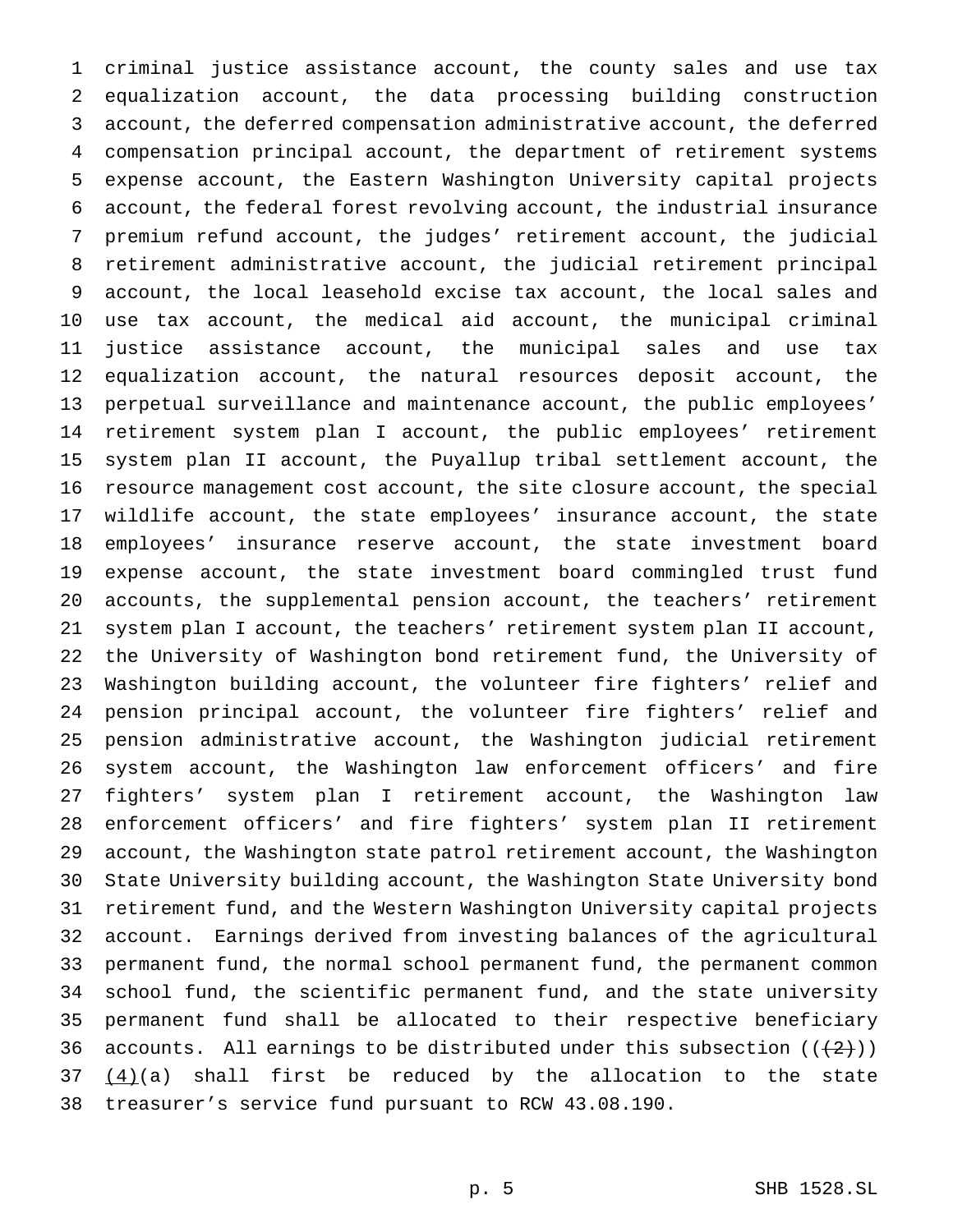(b) The following accounts and funds shall receive eighty percent of their proportionate share of earnings based upon each account's or fund's average daily balance for the period: The central Puget Sound public transportation account, the city hardship assistance account, the county arterial preservation account, the economic development account, the essential rail assistance account, the essential rail banking account, the ferry bond retirement fund, the grade crossing protective fund, the high capacity transportation account, the highway bond retirement fund, the highway construction stabilization account, the highway safety account, the motor vehicle fund, the motorcycle safety education account, the pilotage account, the public transportation systems account, the Puget Sound capital construction account, the Puget Sound ferry operations account, the recreational vehicle account, the rural arterial trust account, the special category C account, the state patrol highway account, the transfer relief account, the transportation capital facilities account, the transportation equipment fund, the transportation fund, the transportation improvement account, and the urban arterial trust account.

 $((+3)^{n})$  (5) In conformance with Article II, section 37 of the state Constitution, no treasury accounts or funds shall be allocated earnings without the specific affirmative directive of this section.

 **Sec. 7.** RCW 43.88.160 and 1992 c 118 s 8 are each amended to read as follows:

 This section sets forth the major fiscal duties and responsibilities of officers and agencies of the executive branch. The regulations issued by the governor pursuant to this chapter shall provide for a comprehensive, orderly basis for fiscal management and control, including efficient accounting and reporting therefor, for the executive branch of the state government and may include, in addition, such requirements as will generally promote more efficient public management in the state.

 (1) Governor; director of financial management. The governor, through the director of financial management, shall devise and supervise a modern and complete accounting system for each agency to the end that all revenues, expenditures, receipts, disbursements, resources, and obligations of the state shall be properly and systematically accounted for. The accounting system shall include the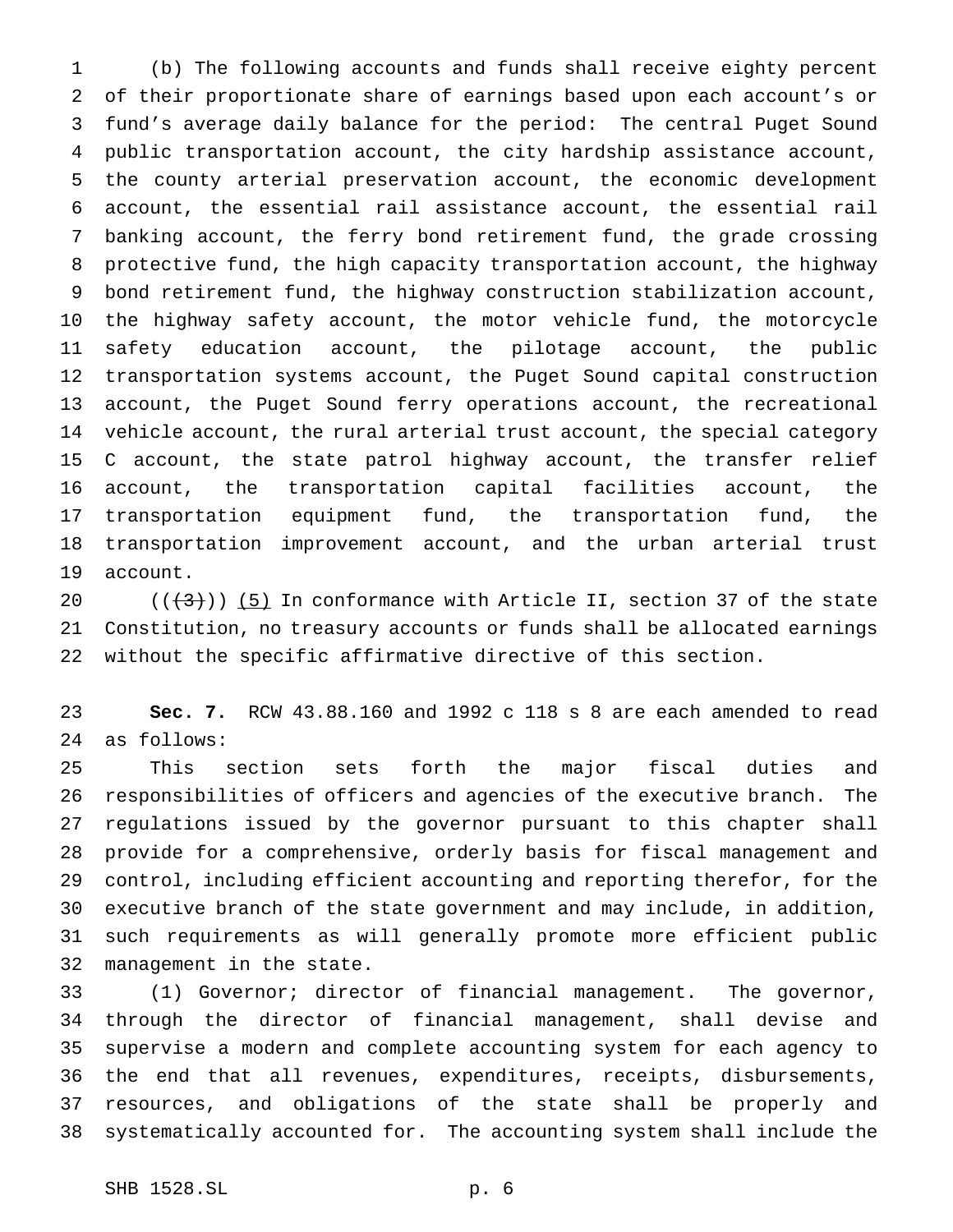development of accurate, timely records and reports of all financial affairs of the state. The system shall also provide for central accounts in the office of financial management at the level of detail deemed necessary by the director to perform central financial management. The director of financial management shall adopt and periodically update an accounting procedures manual. Any agency maintaining its own accounting and reporting system shall comply with the updated accounting procedures manual and the rules of the director adopted under this chapter. An agency may receive a waiver from complying with this requirement if the waiver is approved by the director. Waivers expire at the end of the fiscal biennium for which they are granted. The director shall forward notice of waivers granted to the appropriate legislative fiscal committees. The director of financial management may require such financial, statistical, and other reports as the director deems necessary from all agencies covering any period.

 (2) The director of financial management is responsible for quarterly reporting of primary operating budget drivers such as applicable workloads, caseload estimates, and appropriate unit cost data. These reports shall be transmitted to the legislative fiscal committees or by electronic means to the legislative evaluation and accountability program committee. Quarterly reports shall include actual monthly data and the variance between actual and estimated data to date. The reports shall also include estimates of these items for the remainder of the budget period.

 (3) The director of financial management shall report at least annually to the appropriate legislative committees regarding the status of all appropriated capital projects, including transportation projects, showing significant cost overruns or underruns. If funds are shifted from one project to another, the office of financial management shall also reflect this in the annual variance report. Once a project is complete, the report shall provide a final summary showing estimated start and completion dates of each project phase compared to actual dates, estimated costs of each project phase compared to actual costs, and whether or not there are any outstanding liabilities or unsettled claims at the time of completion.

 (4) In addition, the director of financial management, as agent of the governor, shall: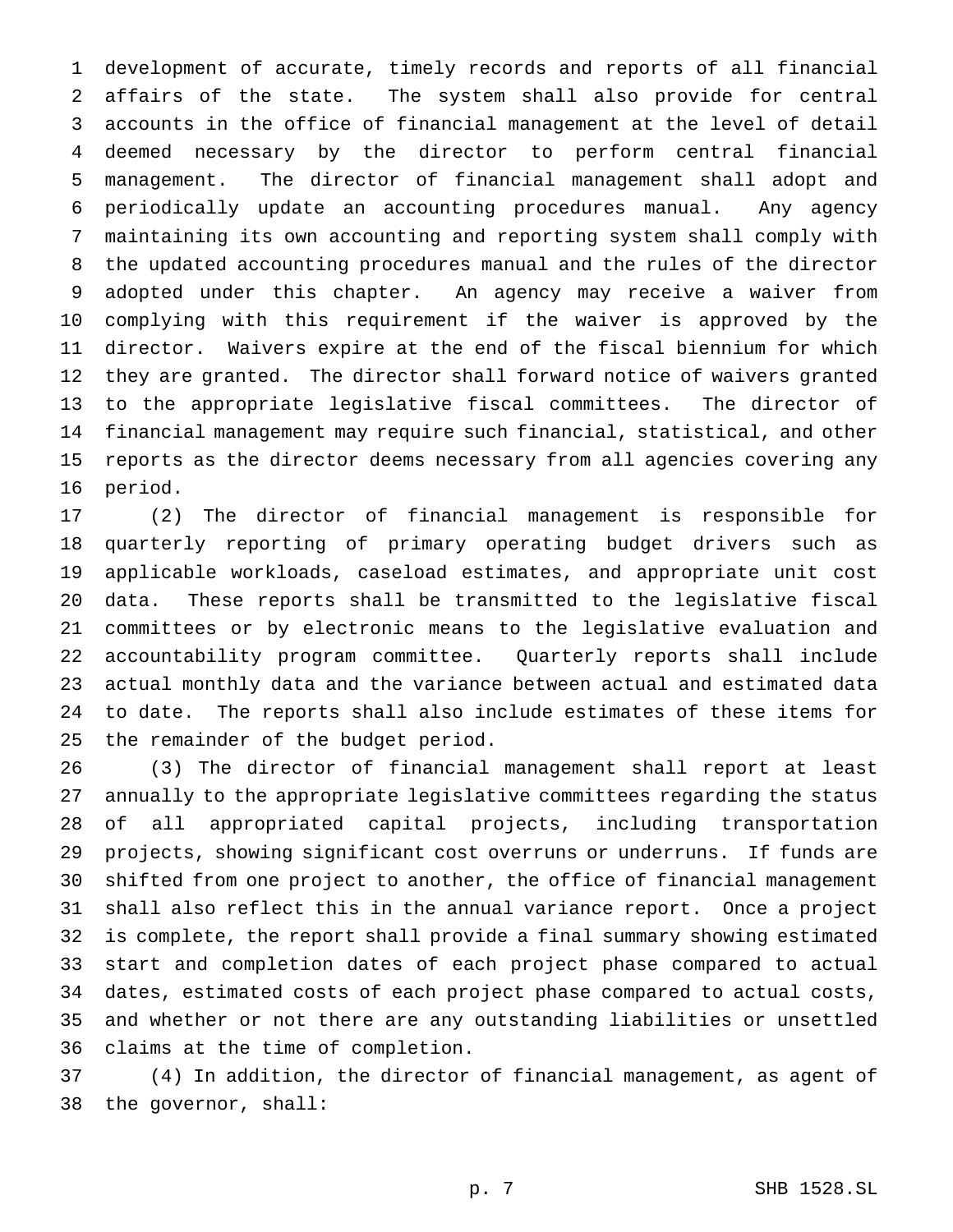(a) Make surveys and analyses of agencies with the object of determining better methods and increased effectiveness in the use of manpower and materials; and the director shall authorize expenditures for employee training to the end that the state may benefit from training facilities made available to state employees;

 (b) Report to the governor with regard to duplication of effort or lack of coordination among agencies;

 (c) Review any pay and classification plans, and changes thereunder, developed by any agency for their fiscal impact: PROVIDED, That none of the provisions of this subsection shall affect merit systems of personnel management now existing or hereafter established by statute relating to the fixing of qualifications requirements for recruitment, appointment, or promotion of employees of any agency. The director shall advise and confer with agencies including appropriate standing committees of the legislature as may be designated by the speaker of the house and the president of the senate regarding the fiscal impact of such plans and may amend or alter said plans, except that for the following agencies no amendment or alteration of said plans may be made without the approval of the agency concerned: Agencies headed by elective officials;

 (d) Fix the number and classes of positions or authorized man years of employment for each agency and during the fiscal period amend the determinations previously fixed by the director except that the director shall not be empowered to fix said number or said classes for the following: Agencies headed by elective officials;

 (e) Provide for transfers and repayments between the budget stabilization account and the general fund as directed by appropriation and RCW 43.88.525 through 43.88.540;

 (f) Promulgate regulations to effectuate provisions contained in (a) through (e) of this subsection.

(5) The treasurer shall:

 (a) Receive, keep, and disburse all public funds of the state not expressly required by law to be received, kept, and disbursed by some other persons: PROVIDED, That this subsection shall not apply to those public funds of the institutions of higher learning which are not subject to appropriation;

37 (b) Receive, disburse, or transfer public funds under the 38 treasurer's supervision or custody ((by warrant or check));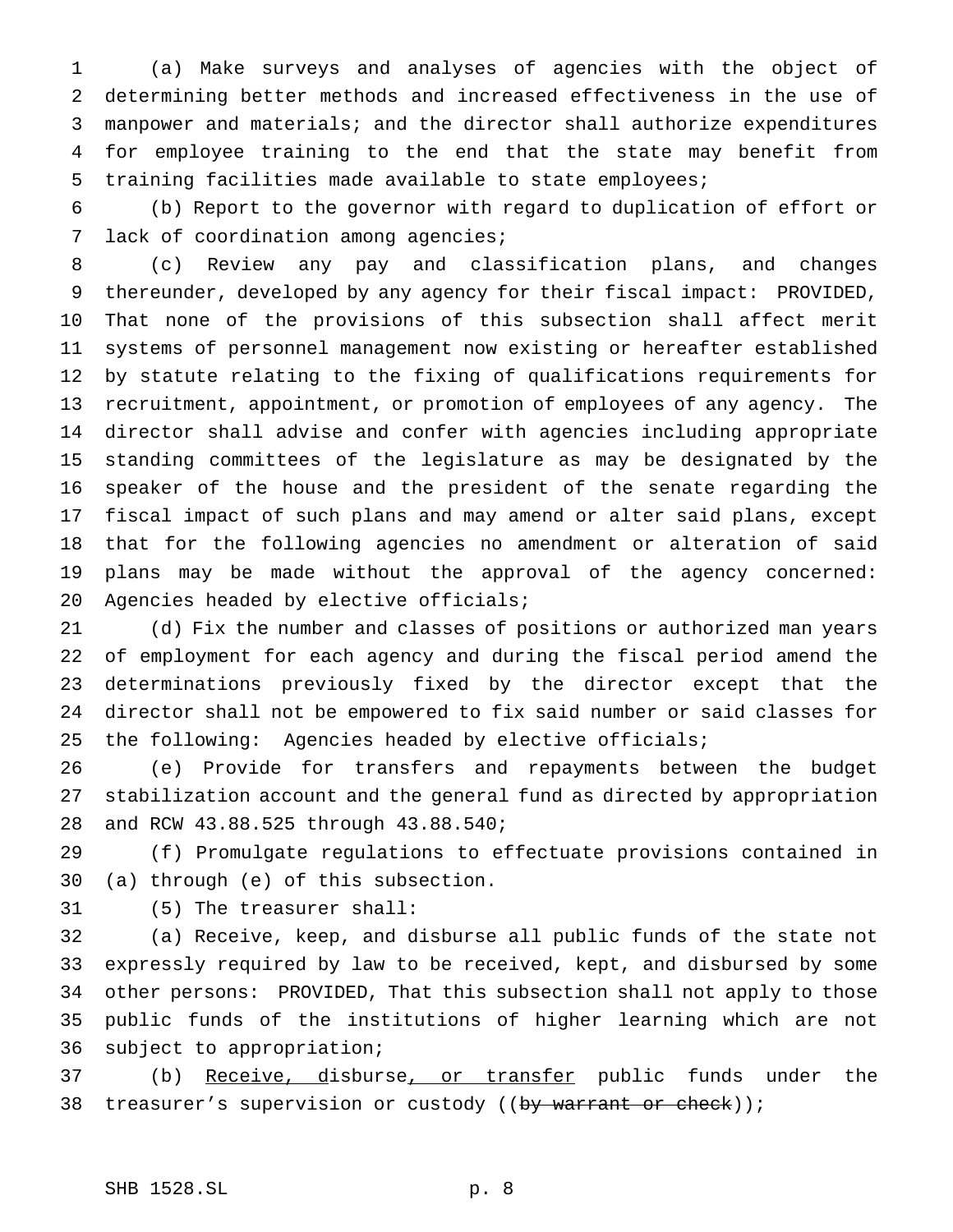(c) Keep a correct and current account of all moneys received and disbursed by the treasurer, classified by fund or account;

 (d) Coordinate agencies' acceptance and use of credit cards and 4 other payment methods, if the agencies have received authorization under section 2 of this act.

 (e) Perform such other duties as may be required by law or by regulations issued pursuant to this law.

8 It shall be unlawful for the treasurer to ((issue any warrant or 9 check for)) disburse public funds in the treasury except upon forms or 10 by alternative means duly prescribed by the director of financial 11 management. ((Said)) These forms or alternative means shall provide for authentication and certification by the agency head or the agency head's designee that the services have been rendered or the materials have been furnished; or, in the case of loans or grants, that the loans 15 or grants are authorized by law; or, in the case of payments for periodic maintenance services to be performed on state owned equipment, that a written contract for such periodic maintenance services is currently in effect and copies thereof are on file with the office of financial management; and the treasurer shall not be liable under the treasurer's surety bond for erroneous or improper payments so made: PROVIDED, That when services are lawfully paid for in advance of full performance by any private individual or business entity other than as provided for by RCW 42.24.035, such individual or entity other than central stores rendering such services shall make a cash deposit or furnish surety bond coverage to the state as shall be fixed in an amount by law, or if not fixed by law, then in such amounts as shall be fixed by the director of the department of general administration but in no case shall such required cash deposit or surety bond be less than an amount which will fully indemnify the state against any and all losses on account of breach of promise to fully perform such services: AND PROVIDED FURTHER, That no payments shall be made in advance for any equipment maintenance services to be performed more than three months after such payment. Any such bond so furnished shall be conditioned that the person, firm or corporation receiving the advance payment will apply it toward performance of the contract. The responsibility for recovery of erroneous or improper payments made under this section shall lie with the agency head or the agency head's designee in accordance with regulations issued pursuant to this chapter. Nothing in this section shall be construed to permit a public body to advance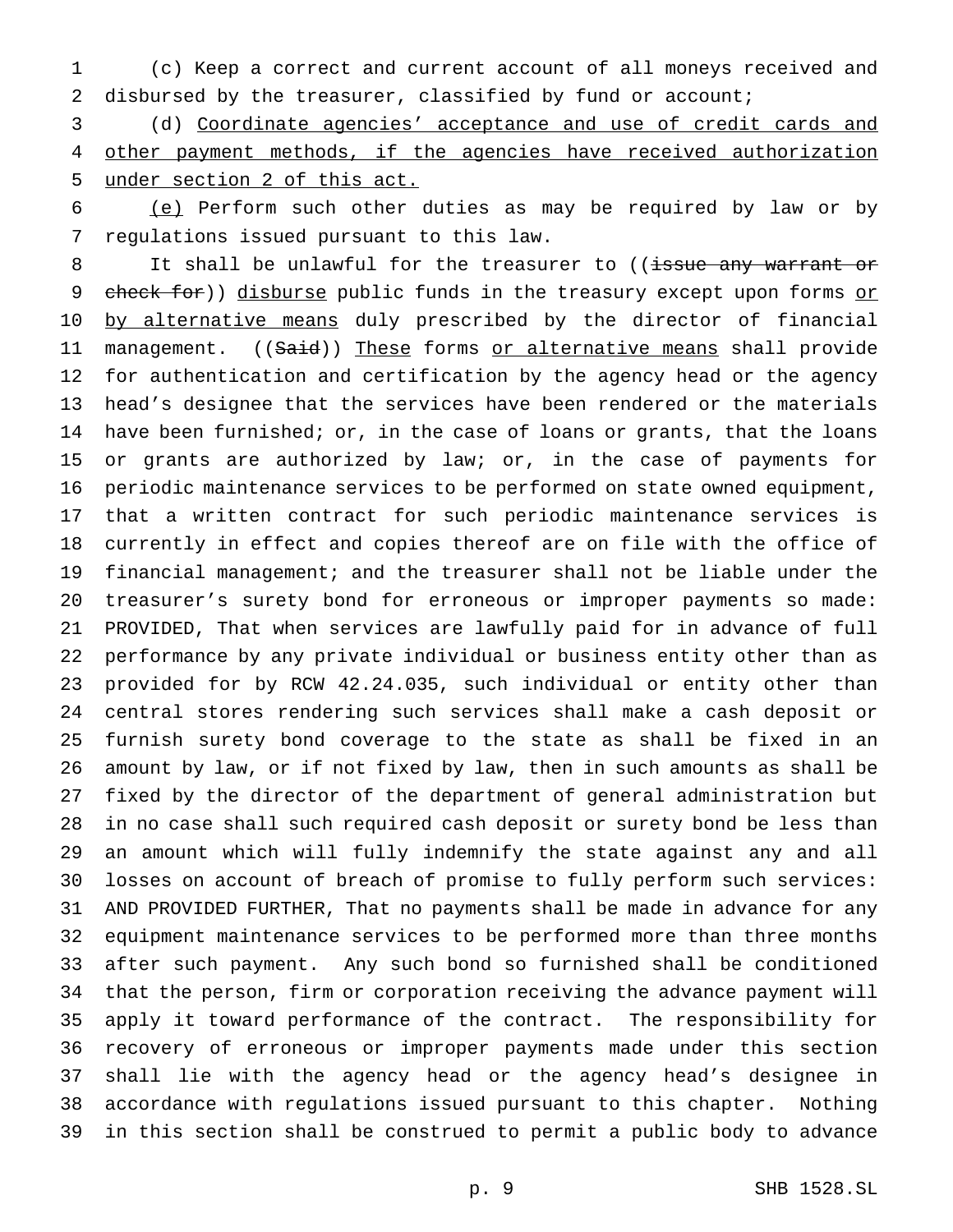funds to a private service provider pursuant to a grant or loan before services have been rendered or material furnished.

(6) The state auditor shall:

 (a) Report to the legislature the results of current post audits that have been made of the financial transactions of each agency; to this end the auditor may, in the auditor's discretion, examine the books and accounts of any agency, official or employee charged with the receipt, custody or safekeeping of public funds. The current post audit of each agency may include a section on recommendations to the legislature as provided in (c) of this subsection.

 (b) Give information to the legislature, whenever required, upon any subject relating to the financial affairs of the state.

 (c) Make the auditor's official report on or before the thirty- first of December which precedes the meeting of the legislature. The report shall be for the last complete fiscal period and shall include at least the following:

 Determinations as to whether agencies, in making expenditures, complied with the laws of this state: PROVIDED, That nothing in this section may be construed to grant the state auditor the right to perform performance audits. A performance audit for the purpose of this section is the examination of the effectiveness of the administration, its efficiency, and its adequacy in terms of the programs of departments or agencies as previously approved by the legislature. The authority and responsibility to conduct such an examination shall be vested in the legislative budget committee as prescribed in RCW 44.28.085.

 (d) Be empowered to take exception to specific expenditures that have been incurred by any agency or to take exception to other practices related in any way to the agency's financial transactions and to cause such exceptions to be made a matter of public record, including disclosure to the agency concerned and to the director of financial management. It shall be the duty of the director of financial management to cause corrective action to be taken promptly, such action to include, as appropriate, the withholding of funds as provided in RCW 43.88.110.

(e) Promptly report any irregularities to the attorney general.

 (f) Investigate improper governmental activity under chapter 42.40 RCW.

(7) The legislative budget committee may: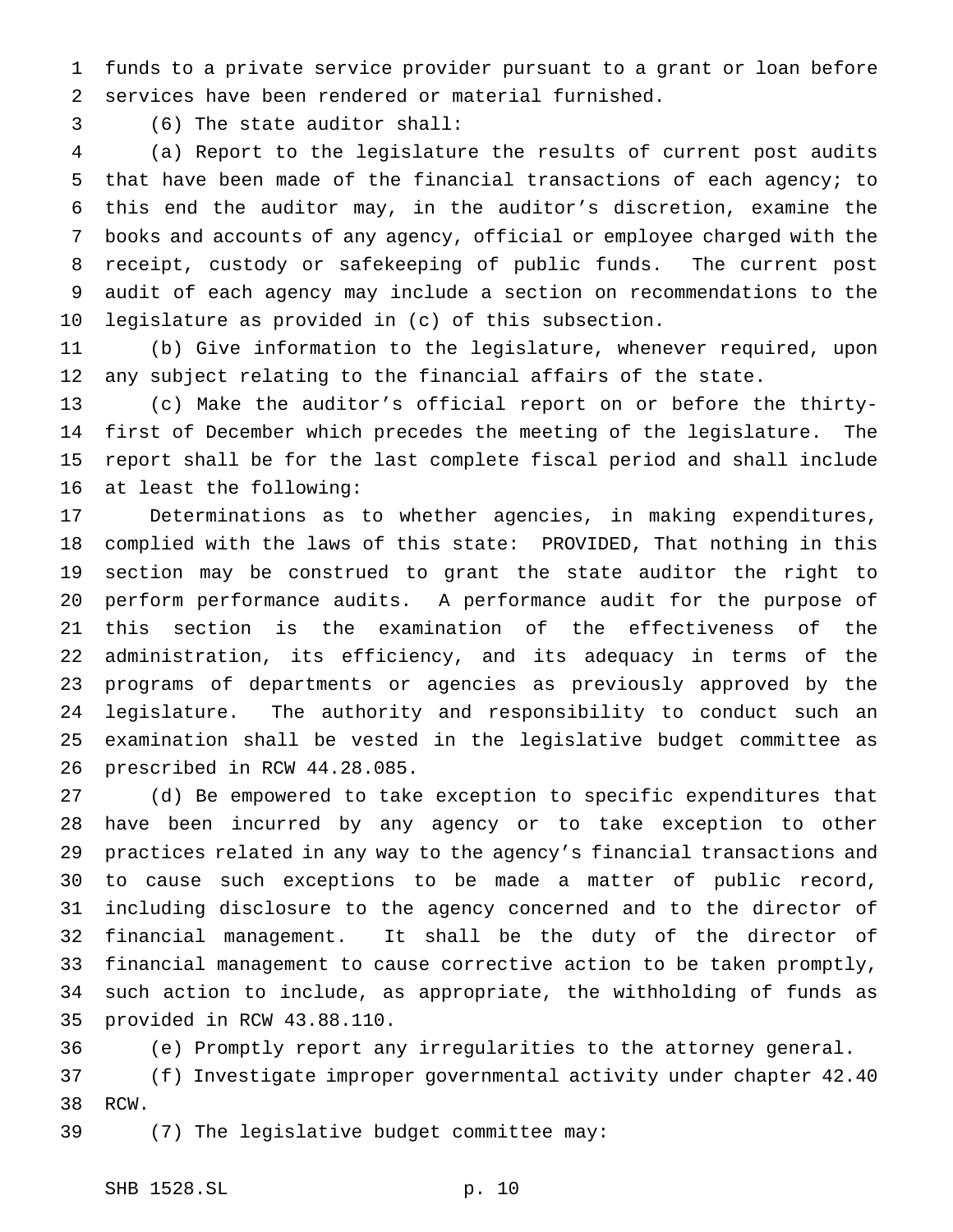(a) Make post audits of the financial transactions of any agency and management surveys and program reviews as provided for in RCW 44.28.085. To this end the committee may in its discretion examine the books, accounts, and other records of any agency, official, or employee.

 (b) Give information to the legislature or any legislative committee whenever required upon any subject relating to the performance and management of state agencies.

 (c) Make a report to the legislature which shall include at least the following:

 (i) Determinations as to the extent to which agencies in making expenditures have complied with the will of the legislature and in this connection, may take exception to specific expenditures or financial 14 practices of any agencies; and

 (ii) Such plans as it deems expedient for the support of the state's credit, for lessening expenditures, for promoting frugality and economy in agency affairs and generally for an improved level of fiscal management.

 **Sec. 8.** RCW 43.88.195 and 1991 c 201 s 19 are each amended to read as follows:

 After August 11, 1969, no state agency, state institution, state institution of higher education, which shall include all state universities, regional universities, The Evergreen State College, and community colleges, shall establish any new accounts or funds which are to be located outside of the state treasury: PROVIDED, That the office of financial management shall be authorized to grant permission for the establishment of such an account or fund outside of the state treasury only when the requesting agency presents compelling reasons of economy and efficiency which could not be achieved by placing such funds in the state treasury. When the director of financial management authorizes the creation of such fund or account, the director shall forthwith give written notice of the fact to the standing committees on ways and means of the house and senate: PROVIDED FURTHER, That the office of financial management may grant permission for the establishment of accounts outside of the state treasury for the purposes of RCW 39.35C.120. Agencies authorized to create local accounts will utilize 37 the services of the state treasurer's office to ensure that new or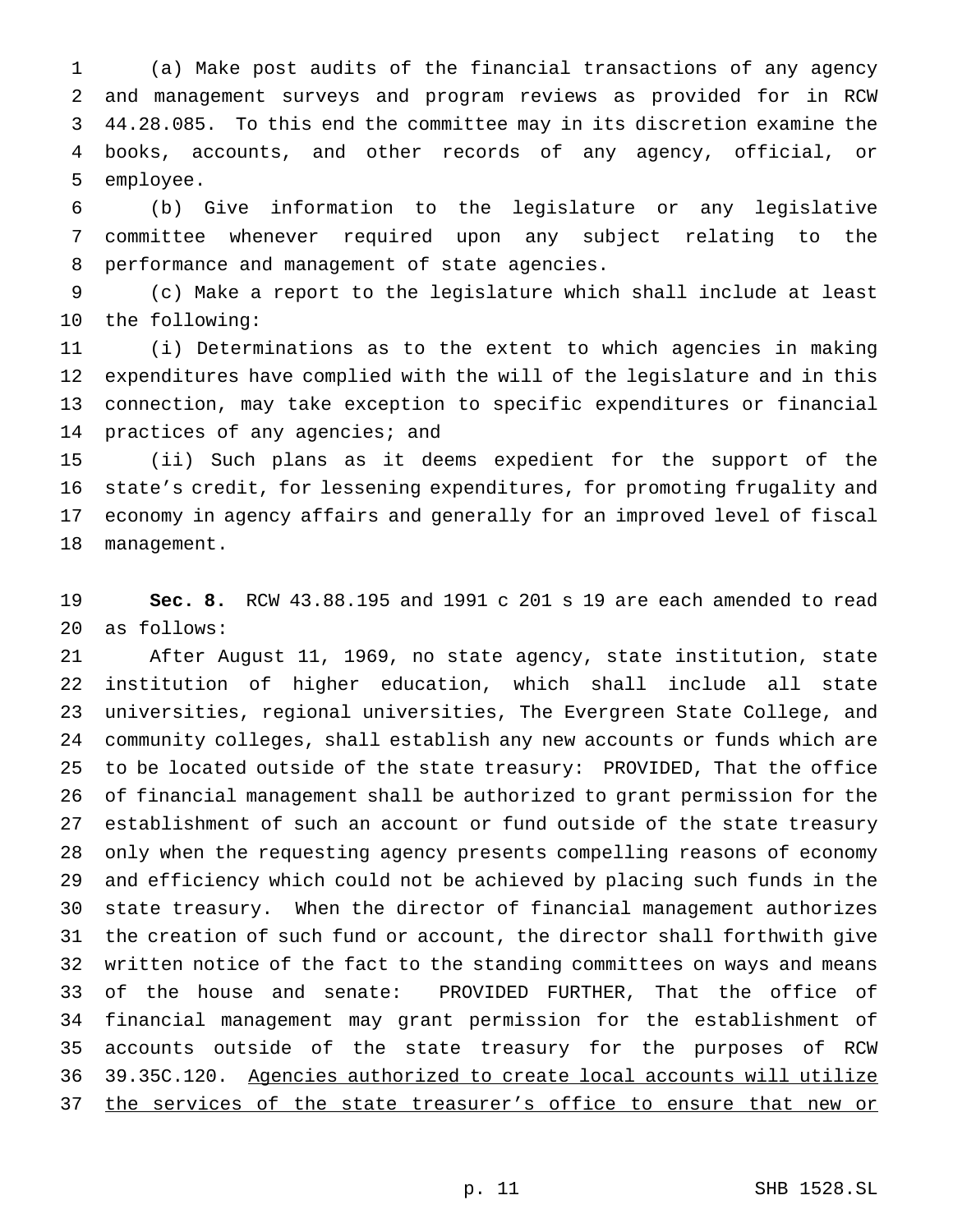# ongoing relationships with financial institutions are in concert with

state-wide policies and procedures pursuant to RCW 43.88.160(1).

 **Sec. 9.** RCW 67.40.020 and 1988 ex.s. c 1 s 1 are each amended to read as follows:

 (1) The governor is authorized to form a public nonprofit corporation in the same manner as a private nonprofit corporation is formed under chapter 24.03 RCW. The public corporation shall be an instrumentality of the state and have all the powers and be subject to the same restrictions as are permitted or prescribed to private nonprofit corporations, but shall exercise those powers only for carrying out the purposes of this chapter and those purposes necessarily implied therefrom. The governor shall appoint a board of nine directors for the corporation who shall serve terms of six years, except that two of the original directors shall serve for two years and two of the original directors shall serve for four years. After January 1, 1991, at least one position on the board shall be filled by a member representing management in the hotel or motel industry subject to taxation under RCW 67.40.090. The directors may provide for the payment of their expenses. The corporation may cause a state convention and trade center with an overall size of approximately three hundred thousand square feet to be designed and constructed on a site in the city of Seattle. In acquiring, designing, and constructing the state convention and trade center, the corporation shall consider the recommendations and proposals issued on December 11, 1981, by the joint select committee on the state convention and trade center.

 (2) The corporation may acquire and transfer real and personal property by lease, sublease, purchase, or sale, and further acquire property by condemnation of privately owned property or rights to and interests in such property pursuant to the procedure in chapter 8.04 RCW. However, acquisitions and transfers of real property, other than by lease, may be made only if the acquisition or transfer is approved by the director of financial management in consultation with the chairpersons of the committees on ways and means of the senate and house of representatives. The corporation may accept gifts or grants, request the financing provided for in RCW 67.40.030, cause the state convention and trade center facilities to be constructed, and do whatever is necessary or appropriate to carry out those purposes. Upon approval by the director of financial management in consultation with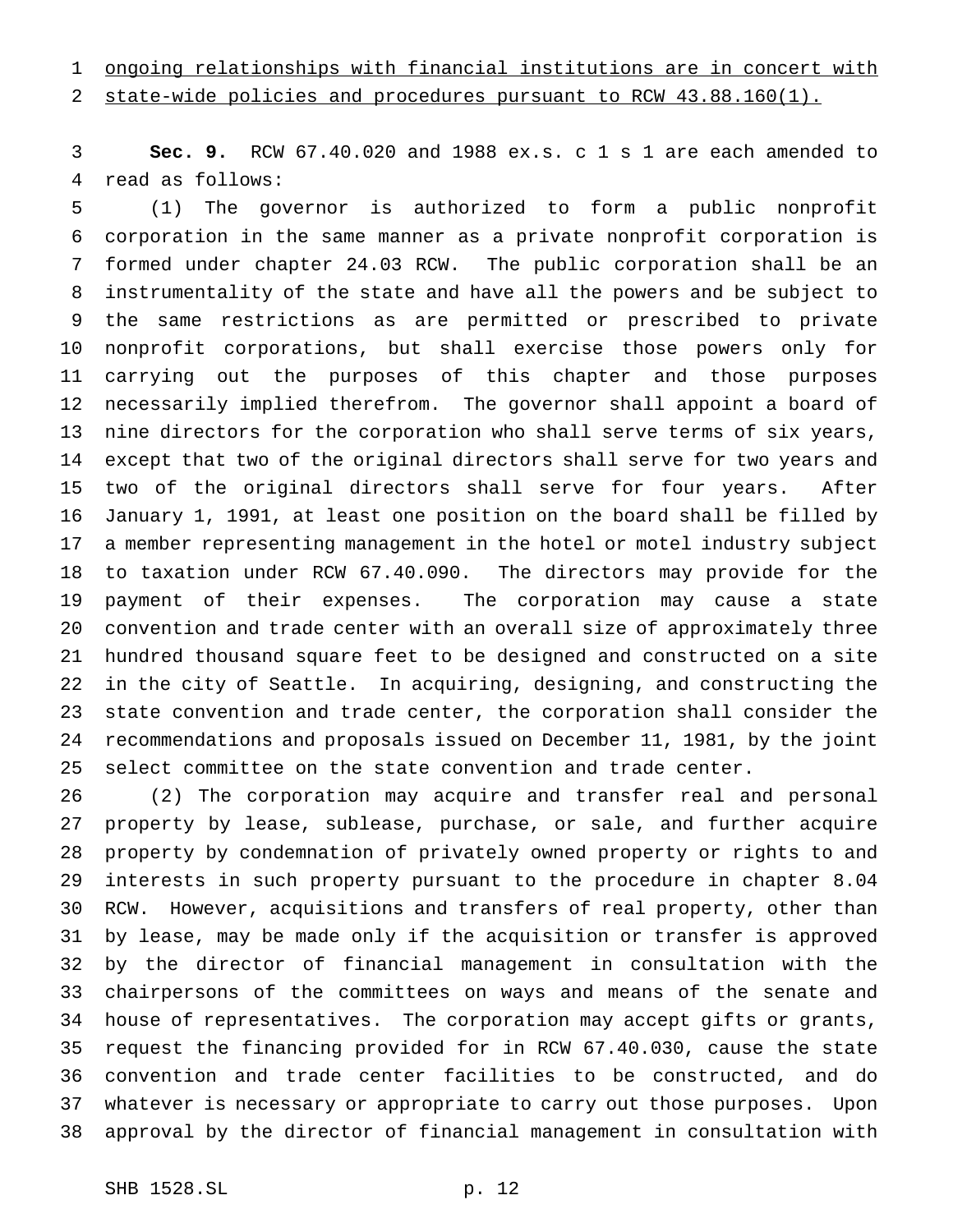the chairpersons of the ways and means committees of the house of representatives and the senate, the corporation may enter into lease and sublease contracts for a term exceeding the fiscal period in which these lease and sublease contracts are made. The terms of sale or lease of properties acquired by the corporation on February 9, 1987, pursuant to the property purchase and settlement agreement entered into by the corporation on June 12, 1986, including the McKay parcel which the corporation is contractually obligated to sell under that agreement, shall also be subject to the approval of the director of financial management in consultation with the chairpersons of the ways and means committees of the house of representatives and the senate. No approval by the director of financial management is required for leases of individual retail space, meeting rooms, or convention-related facilities. In order to allow the corporation flexibility to secure appropriate insurance by negotiation, the corporation is exempt from RCW 48.30.270. The corporation shall maintain, operate, promote, and manage the state convention and trade center.

 (3) In order to allow the corporation flexibility in its personnel policies, the corporation is exempt from chapter 41.06 RCW, chapter 41.05 RCW, RCW 43.01.040 through 43.01.044, chapter 41.04 RCW and chapter 41.40 RCW.

22 ((<del>(4) In order to allow the corporation to receive payment for</del> 23 goods and services consistent with the practice of the convention and 24 trade show industry, the corporation may honor credit cards in payment 25 for food and beverage purchases, rental of space or facilities, 26 electrical services, equipment, and other goods or services offered by 27 the corporation.))

28 \*NEW SECTION. Sec. 10. The state treasurer shall submit a report to the fiscal committees of the legislature by January 1, 1995, and by January 1, 1996, on the costs, financial benefits, and staffing requirements of the following: (1) The use of electronic fund transfer mechanisms by state agencies for the previous fiscal year; (2) local account compliance for the previous fiscal year with financial standards developed by the office of financial management; (3) compliance with the federal cash management improvement act of 1990; and (4) the total banking costs of treasury accounts during the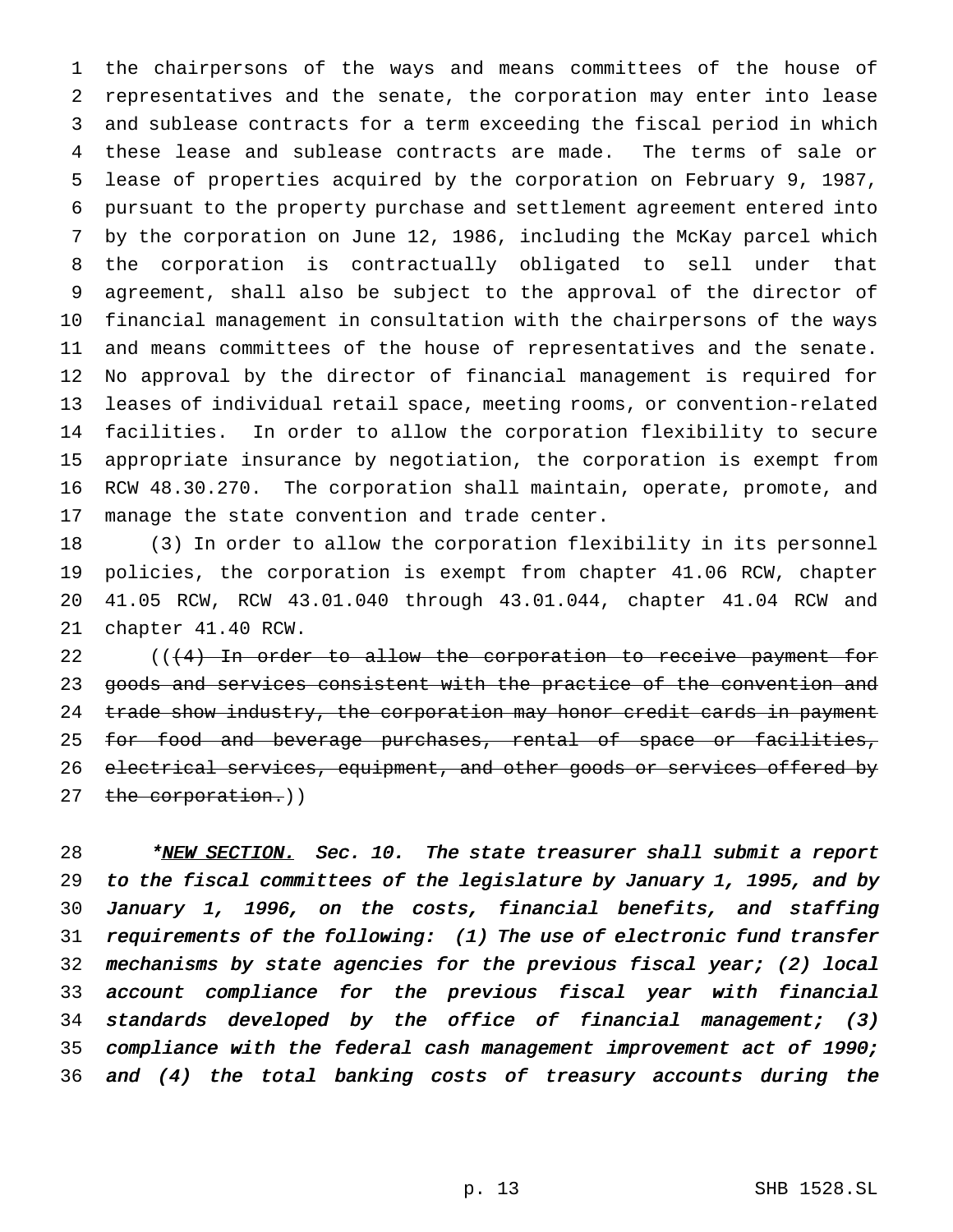previous two fiscal years. The report shall also identify the savings realized by agencies as <sup>a</sup> result of this act.

**\*Sec. 10 was vetoed, see message at end of chapter.**

 NEW SECTION. **Sec. 11.** The following acts or parts of acts are each repealed:

(1) RCW 43.08.085 and 1979 c 93 s 1; and

 (2) RCW 28B.10.290 and 1977 ex.s. c 169 s 12 & 1969 ex.s. c 269 s 10.

 NEW SECTION. **Sec. 12.** If any provision of this act or its application to any person or circumstance is held invalid, the remainder of the act or the application of the provision to other persons or circumstances is not affected.

 NEW SECTION. **Sec. 13.** This act is necessary for the immediate preservation of the public peace, health, or safety, or support of the state government and its existing public institutions, and shall take effect July 1, 1993.

> Passed the House April 20, 1993. Passed the Senate April 1, 1993. Approved by the Governor May 18, 1993, with the exception of certain items which were vetoed. Filed in Office of Secretary of State May 18, 1993.

Note: Governor's explanation of partial veto is as follows:

 "I am returning herewith, without my approval as to section 10, Substitute House Bill No. 1528 entitled:

"AN ACT Relating to cash management;"

 Section 10 of Substitute House Bill No. 1528 requires the State Treasurer to prepare and submit to the Legislature a cost-benefit report on the implementation of this act. While I agree the information generated by such an analysis would be useful, I question the need for a specific statutory requirement for the Treasurer to perform this duty. Of primary concern is that no additional funds were provided to the Treasurer for this function. With agencies facing severe funding and staffing limitations in the coming biennium, the resources available to carry out these kinds of duties will be in short supply.

 Also, some of the required study items in section 10 relate to functions assigned to the Office of Financial Management, so the requirement that the State Treasurer submit the report is somewhat misdirected. Much of the information should be developed and submitted jointly by the State Treasurer and the Office of Financial Management. I have, therefore, directed the Office of Financial Management to work